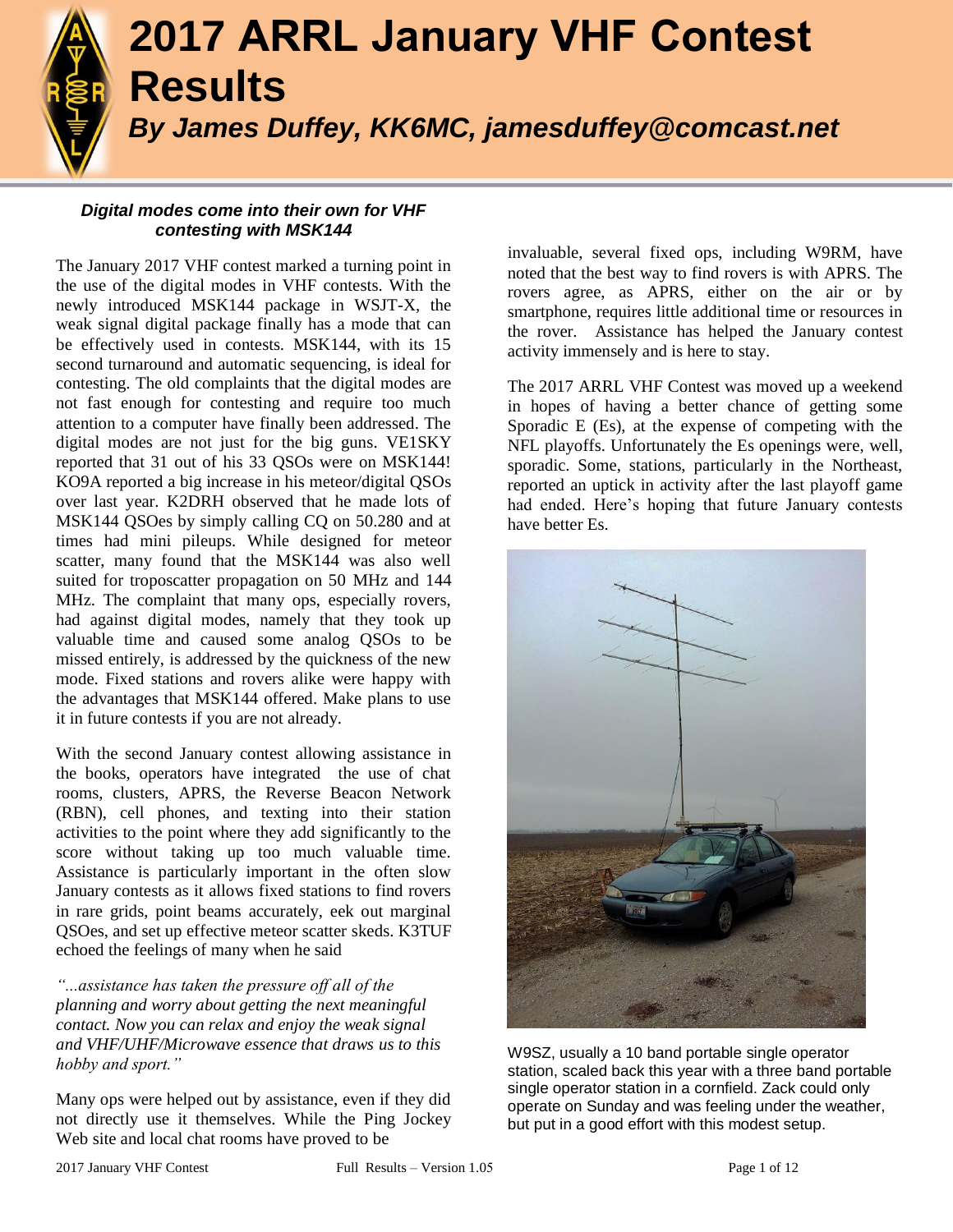More and more of the top finishers are using software defined radios (SDR) or panadapters to be competitive. These devices allow one to look at the band or bands and see activity over a wide spectrum. This has several advantages: you can see a new station as soon as they get on the air; you can be operating on one band while simultaneously observing the activity on another band; you can look at beacons to see where propagation is going ; and you can easily find off frequency stations on the microwave bands. Still, most SDR ops noted that there is still a lot to learn in implementing SDR into the contest station and that things like switching bands and modes can be slower than with conventional radios.

Weather always plays a significant role in the January contest, and this contest was no different. But, the weather took an odd turn. The northeast and midwest were blanketed in warm weather and fog, while the southwest had an unusual January snow and ice storm on Saturday, which moved through the region to Oklahoma, Texas, and Arkansas on Sunday where the warmer air generated thunderstorms, tornadoes and the accompanying noise. The west coast had rain much of the weekend.



In most January contests, W9FZ/R and KA9VVQ/R are either knee deep in snow or standing in front of a thermometer reading -10 degrees. This year, they had warm weather, although the fog didn't really help the comfort factor or the propagation. (Photo credit W9FZ)

### **Activity Trends**

There were 679 entrants in the 2017 January VHF Contest, slightly up from the 2016 total of 645 and showing a slight growth trend over the last four years. This is a healthy trend, despite the drop from the peak of 820 in 2010, when there was good sporadic-E over much of the country. While these numbers are low enough that

it is hard to extract much significant statistical information from them, it is encouraging that the activity in the January contest is holding steady after a decline.

| Year | <b>Total Entries</b> |
|------|----------------------|
| 2017 | 679                  |
| 2016 | 645                  |
| 2015 | 649                  |
| 2014 | 622                  |
| 2013 | 721                  |
| 2012 | 767                  |
| 2011 | 710                  |
| 2010 | 820                  |
| 2009 | 649                  |
| 2008 | 708                  |

#### **Table 1 – January VHF Contest Entries by Year**

It will be interesting to see what the future brings for the January contest, particularly with MSK144 and potentially other fast digital modes making contacts with the lack of conventional propagation easier.

| <b>Category</b>        | <b>Number of Entrants</b> |
|------------------------|---------------------------|
| All                    | 679                       |
| Three Band             | 118                       |
| Low Power              | 256                       |
| High Power             | 161                       |
| FM-only                | 25                        |
| Portable               | 18                        |
| Limited Multiop        | 20                        |
| Multiop                | 20                        |
| <b>Classic Rover</b>   | 29                        |
| <b>Limited Rover</b>   | 27                        |
| <b>Unlimited Rover</b> | 5                         |

**Table 2 – Entrants by Category**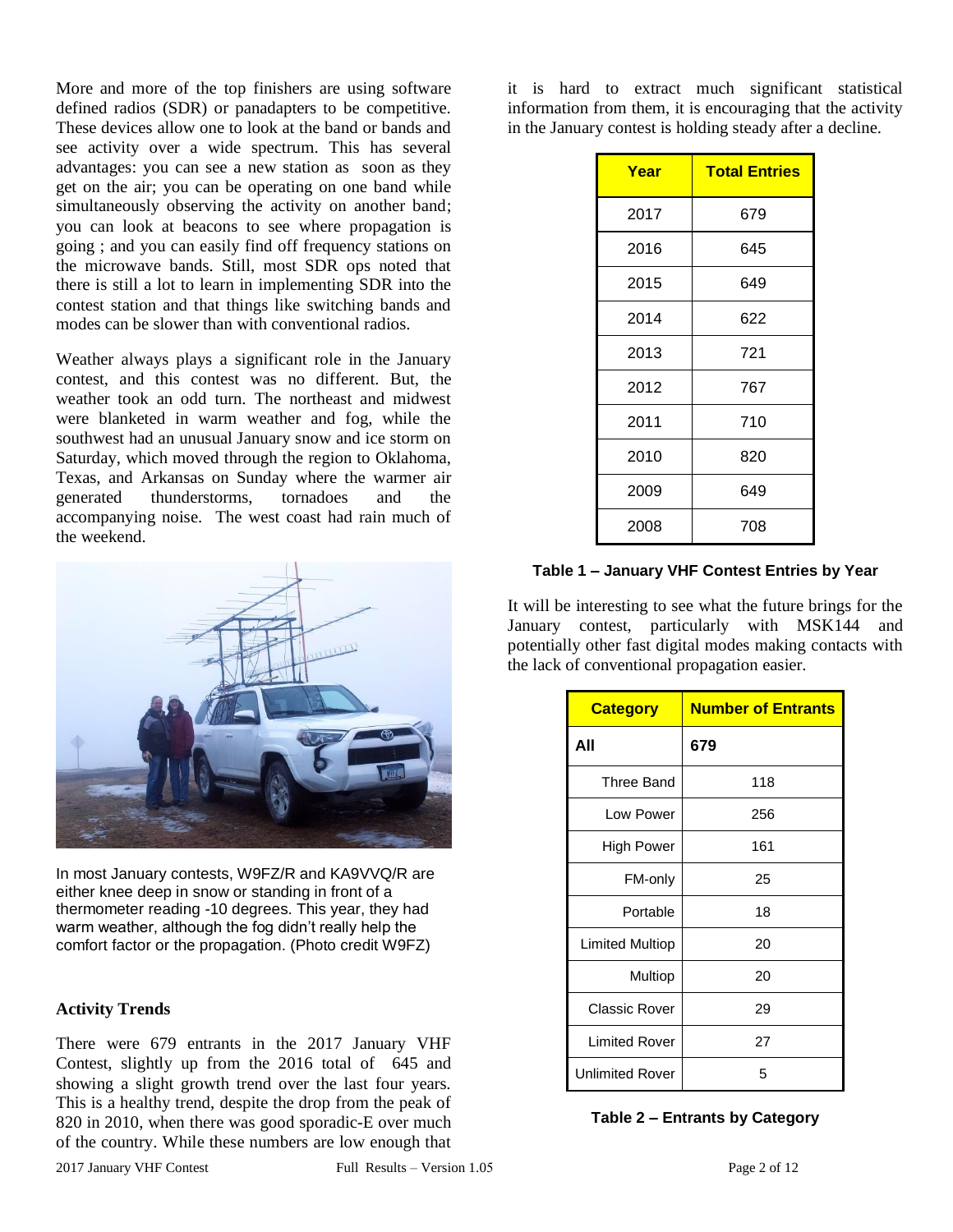**Table 2** shows 2017 activity by entry category. As usual, the Single Operator Low Power category was the most popular. The Three Band category continues to grow in popularity with 118 entrants. While a popular category with those who have the so called "DC to Daylight" rigs and don't want to invest in getting on 222 MHz, it has also removed a bit of the incentive to add capability to one's station. This is not a new phenomenon. The Limited Multioperator class appears to have reduced microwave activity, as has the introduction of the Limited Rover category. Still, overall participation in these categories has remained the same, so the impact is on individual bands not overall participation. Inactivity on the microwave bands, whether in a contest or not, is not good for anyone. The FM category is steady this year with 20 entries and while not a big entry category, it does give an intro to contesting to the FM-only crowd. With the addition of 145.52 MHz to the contest repertoire, FM has become an important part of VHF contesting with the trip to the simplex frequencies paying off in a few more QSO points and perhaps an additional mult or two. Successful contest stations have taken to vigorously pursing two meter FM QSOs. With only five entrants, the Unlimited Rover category has failed to gain much traction in the January contest, or any other VHF contest for that matter. That is unfortunate as the category has lots of creative potential for innovative competition. Many think a significant part of the reason this category has not gotten much traction in competition is that the scores cannot be assigned to the club competition.

## **Propagation**

Conditions were predictably flat for the January contest, with few propagation enhancements. Very few stations reported Es, and those that did were for the most part those well-equipped stations with savvy ops who are able to take advantage of the brief, weak Es openings when they occur. W7QQ/R, who runs high power from his rover, had a short Es opening resulting in a single QSO from DM73 to DM40.

Tropo openings were few and far between, W3SO in FN00 reported QSOes from Chicago around to New England, but that was the exception, not the rule. NØJK/P and K2DRH made use of a weak lift to work on Sunday. K2DRH worked a few other stations on tropo, but it was far from a widespread opening.

The widespread fog and warm weather caused a lot of attenuation on bands above 432 MHz, and so there were fewer microwave QSOs made than usual. The hoped-for inversions and troposcatter that can accompany these conditions failed to materialize. During the often flat January contest propagation conditions the microwave

QSOes often save an otherwise slow contest, but the propagation gods took even that haven away this year.



Not everyone had fog and gloomy weather for the contest. KBØYHT suggested that the NØLD/R Rover make a stop at Pelican Island (EL29, Texas) hoping for some of that infamous trans-Gulf of Mexico tropo ducting, which, unfortunately, never developed. (Photo by NØLD)

# **Club Competition**

Club competition is a significant factor that encourages contest participation. The club competition for the January VHF Contest is the granddaddy of all the ARRL contest club competitions. And while the club competition has spread to other contests and specifically to other VHF/UHF contests, winning the club competition for the January VHF contest remains a goal for many clubs, both contest and VHF alike, and a badge of honor when won. The Mt. Airy VHF Radio Club, more commonly referred to as the Pack Rats, had (literally) no competition and repeated as winners of the Unlimited club category. Their aggregate score was down a bit from last year, more an indication of poor conditions rather than participation. The North East Weak Signal Group won the Medium Category by a wide margin with 21 entries, up from last year. The Potomac Valley Radio Club, who finished second in the medium category, had 48 contributors to their score, a testament to their ability to get club participants interested in VHF/UHF contesting and also to the old adage that no score is too small to contribute.

In the local category, the Bergen Amateur Radio Association edged out the Estern Connecticut ARA (each with just 3 entries). With the limited club radius and limited number of participants, it can be difficult to put in a competitive local club score year after year, but several clubs, manage to do it, usually the results of a single individual who promotes the competition, coordinates the entrants eligibility, and monitors log submittals. Hats off to those individuals.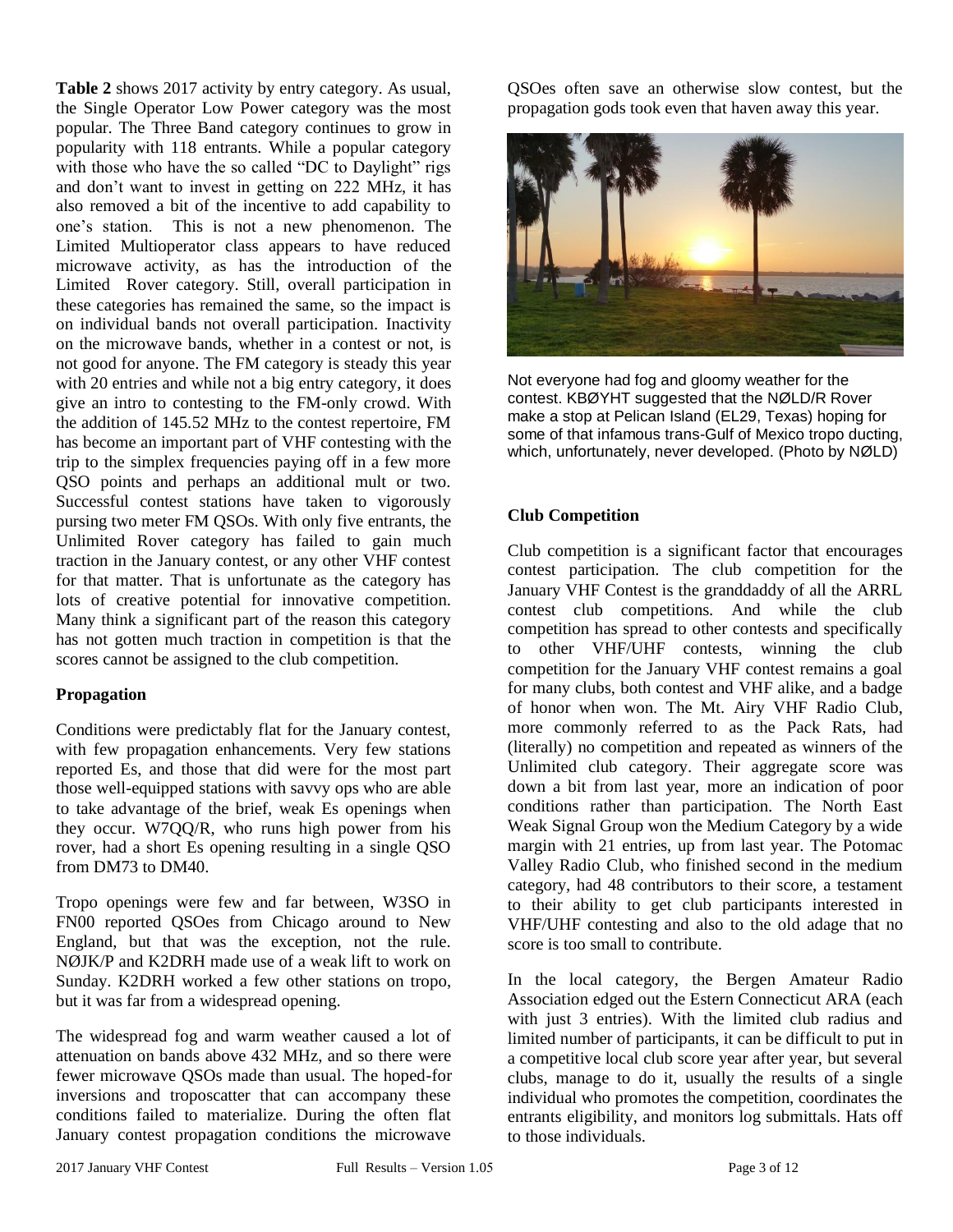| <b>Affiliated Club Competition</b>   |              |                 |
|--------------------------------------|--------------|-----------------|
| <b>Club Name</b>                     | <b>Score</b> | Logs            |
|                                      |              |                 |
| <b>Unlimited</b>                     |              |                 |
| Mt. Airy VHF Radio Club              | 1,916,167    | 66              |
|                                      |              |                 |
| <b>Medium</b>                        |              |                 |
| North East Weak Signal Group         | 594,896      | 21              |
| Potomac Valley Radio Club            | 222,104      | 48              |
| Rochester VHF Group                  | 200,028      | 22              |
| <b>Contest Club Ontario</b>          | 161,680      | 14              |
| Society of Midwest Contesters        | 152,692      | 13              |
| Frankford Radio Club                 | 133,564      | 7               |
| Northern Lights Radio Society        | 71,570       | 12              |
| <b>Florida Weak Signal Society</b>   | 64,220       | 8               |
| Yankee Clipper Contest Club          | 61,886       | $\overline{11}$ |
| <b>Badger Contesters</b>             | 58,183       | 6               |
| <b>Pacific Northwest VHF Society</b> | 48,837       | 32              |
| Roadrunners Microwave Group          | 40,287       | 5               |
| Michigan VHF-UHF Society             | 29,444       | 8               |
| South Jersey Radio Assn.             | 17,167       | 9               |
| North Texas Microwave Society        | 13,073       | 5               |
| Northern California Contest Club     | 11,405       | 9               |
| Six Meter Club of Chicago            | 10,486       | 6               |
| Arizona Outlaws Contest Club         | 5,984        | 12              |
| <b>West Valley ARA</b>               | 3,969        | 4               |
| Willamette Valley DX Club            | 1,776        | 3               |
| Florida Contest Group                | 1,479        | 6               |
| <b>Texas DX Society</b>              | 469          | 3               |
| Alaska VHF-Up Group                  | 382          | 3               |
|                                      |              |                 |
| Local                                |              |                 |
| Bergen ARA                           | 20,569       | 3               |
| <b>Eastern Connecticut ARA</b>       | 18,338       | 3               |
| Pottstown Area ARC                   | 16,031       | 5               |
| Contoocook Valley Radio Club         | 2,958        | 3               |
| Bristol (TN) ARC                     | 2,087        | 3               |
| Peterborough Amateur Radio Club      | 1,406        | 3               |
| Ventura County Amateur Radio         | 1,331        | 4               |
| Society                              |              |                 |
| <b>NorDX Club</b>                    | 254          | 4               |

# **Table 3 - Affiliated Club Competition**

This year marked the first year the January VHF Contest implemented the rule that clubs had to submit rosters of competitors before the contest. This did not seem to affect the contest club competition this year, but serves as good incentive for clubs to get their competition plans in place early and for club contest coordinators to get their club members fired up for the contest. Club competition is one of the few things that coordinate well with contest activity, so it is important to encourage clubs to enter the competition and to encourage club members to compete.

### **Rovers**

For rovers, there are two keys to making a big score, visiting a lot of grids, and, for the Classic Rovers, having a lot of bands. K2EZ/R easily took the Limited Rover Category by visiting 13 grids, six more than the runner up in this category, WB2SIH/R. As K2EZ/R visits many grids, having traveled 1200 miles this year, it can be a big surprise to fixed stations to hear her on from widely separate grids. Her grid total was only passed by NØLD as an Unlimited Rover with 14 grids.

K1DS/R drove off with the Classic Rover category in large part by having two more bands than the runner up, K2TER/R, even though he visited one less grid. In addition, K1DS/R concentrated his QSOs on the high QSO point bands. This is an effective contest strategy.

The Unlimited Rover category continues to lack the traction of the other two rover categories with only five entries, one less than in 2016. N2SLN/R won the category by a large margin, with a score that would have placed in the top ten in the other two rover categories. There are a lot of possibilities to have fun and rack up a large score in the Unlimited class, but those have been largely ignored by contestants.

| <b>Rover</b> | <b>Grids visited</b> |
|--------------|----------------------|
| NØLD/R       | 14                   |
| K2EZ/R       | 13                   |
| W7QQ/R       | 9                    |
| KA5D/R       | 8                    |
| KD5IKG/R     | 8                    |
| VE3OIL/R     | 8                    |
| KA9VVQ/R     | 7                    |
| WB2SIH/R     | 7                    |
| N2SLN/R      | 7                    |
| N2DXT/R      | 7                    |
| AG4V/R       |                      |
| W9ZF/R       |                      |

## **Table 4 – Grids visited by top Rovers**

The number of grids that a rover goes to is a delicate balance among many competing factors: how much time you can spend in a grid before it becomes unproductive while still working everyone who wants to work you; how many grid visit multipliers the rover can accumulate; the desire to go to rare grids (by both the rover and the fixed stations); road conditions; sleep; meals; and the price of gas. This is particularly true in January, where weather conditions add to the quandary and football interests compete with contesting. **Table 4** shows the top grid visits by rovers in this years contest.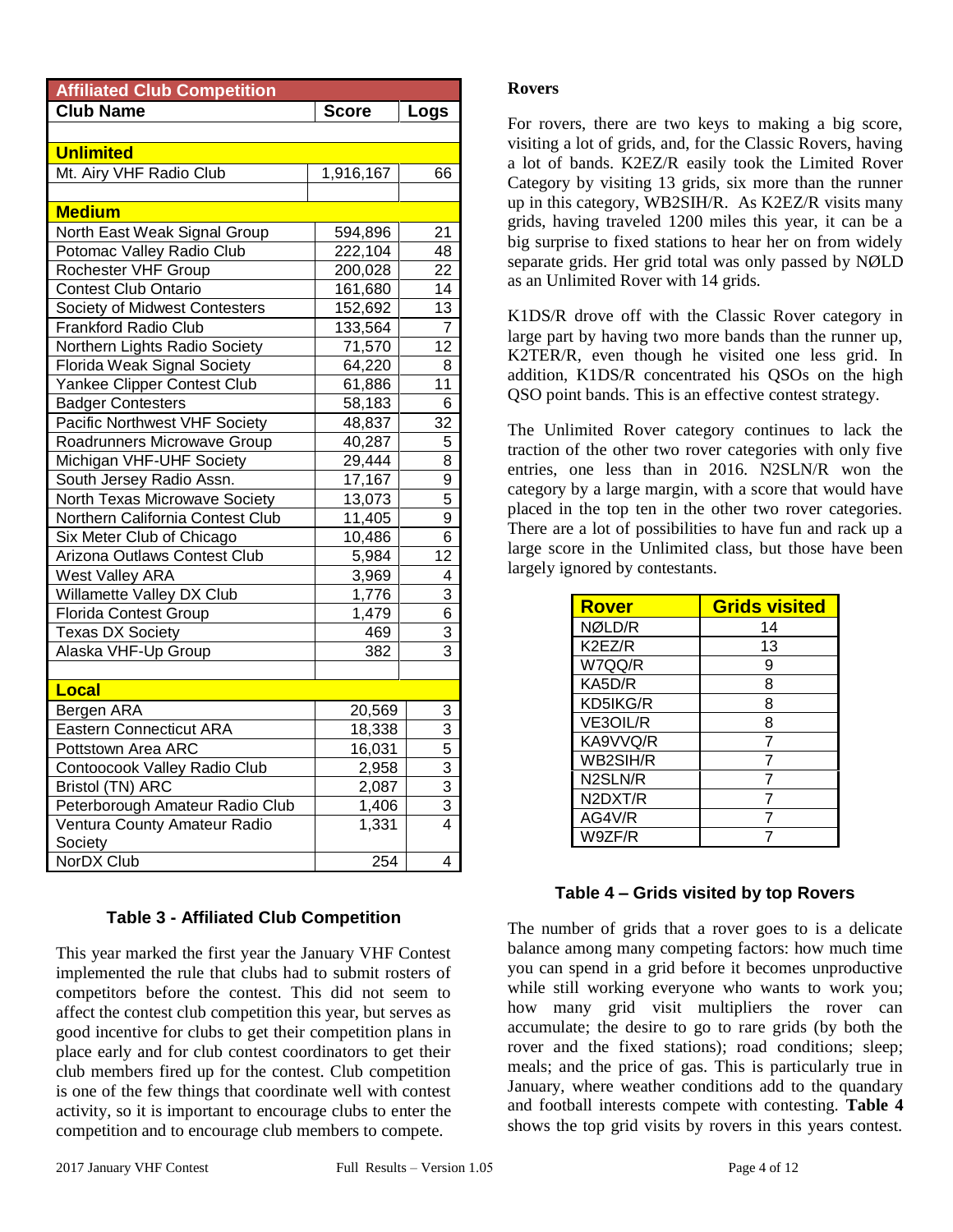NØLD/R visited 14 grids as an Unlimited Rover, a feat not fully appreciated until one has roved. Way to go, Randall! K2EZ "took it easy" for this contest going to a mere 13 grids. W7QQ was ready to bag the contest all together when he found his rover covered in snow with more coming down on Saturday morning after taking all week to set it up, but Bill went out and visited 9 grids, passing out many grids in New Mexico that would not have otherwise been activated. As a rover in similar conditions, your author took Saturday off after all the snow and only roved on Sunday.

## **Top Ten Rovers by Category**

**Classic Rover**

| <b>Classic Rover</b> |              |      |              |                         |                       |
|----------------------|--------------|------|--------------|-------------------------|-----------------------|
| Call                 | <b>Score</b> | QSOs | <b>Mults</b> | <b>Grids</b><br>Act'd   | <b>Bands</b>          |
| K1DS/R               | 74,889       | 412  | 53           | $\overline{\mathbf{A}}$ | ABCD9EF<br><b>GHI</b> |
| K2TER/R              | 62,046       | 434  | 81           | $\overline{5}$          | ABCD9EF<br>G          |
| NN3Q/R               | 60,192       | 401  | 57           | 4                       | ABCD9EF<br><b>GHI</b> |
| KF2MR/R              | 56,236       | 396  | 68           | $\overline{\mathbf{4}}$ | ABCD9EF<br>GHI        |
| VE3OIL/R             | 35,651       | 238  | 77           | 8                       | ABCD9EF<br>GHI        |
| W3ICC/R              | 29,631       | 411  | 51           | 5                       | <b>ABCD</b>           |
| <b>KØBAK/R</b>       | 25,431       | 180  | 49           | $\overline{\mathbf{4}}$ | ABCD9EF<br>GHI        |
| K4SME/R              | 21,645       | 109  | 65           | $\overline{5}$          | ABCD9EF<br><b>GHI</b> |
| W2HRY/R              | 17,964       | 273  | 36           | 4                       | ABCD9E                |
| KA9VVQ/R             | 17,215       | 180  | 55           | 7                       | ABCD9                 |
|                      |              |      |              |                         |                       |
| <b>Limited Rover</b> |              |      |              |                         |                       |
| Call                 | <b>Score</b> | QSOs | <b>Mults</b> | <b>Grids</b><br>Act'd   | <b>Bands</b>          |
| K2EZ/R               | 50,625       | 497  | 75           | 13                      | <b>ABCD</b>           |
| WB2SIH/R             | 20,121       | 253  | 57           | 7                       | <b>ABCD</b>           |
| N2DXT/R              | 11,275       | 213  | 41           | $\overline{7}$          | <b>ABCD</b>           |
| W9YOY/R              | 6,975        | 164  | 31           | 6                       | <b>ABCD</b>           |
| KC1EYG/R             | 6,453        | 197  | 27           | $\overline{\mathbf{A}}$ | <b>ABD</b>            |
| N8KH/R               | 6,216        | 201  | 21           | 4                       | <b>ABCD</b>           |
| KASD/R               | 4,760        | 107  | 35           | 8                       | <b>ABCD</b>           |

K9JK/R 3,848 117 26 6 ABD KE7MSU/R 3.740 135 22 2 ABCD K2JB/R 3,625 112 29 4 ABCD

| Unlimited Rover |              |      |              |                |              |
|-----------------|--------------|------|--------------|----------------|--------------|
| l Call          | <b>Score</b> | QSOs | <b>Mults</b> | Grids<br>Act'd | <b>Bands</b> |
| N2SLN/R         | 22,704       | 262  | 66           | 7              | <b>ABCD</b>  |
| NØLD/R          | 5,776        | 115  | 38           | 14             | <b>ABD</b>   |
| KD5IKG/R        | 4,370        | 90   | 38           | 8              | <b>ABCD</b>  |
| VE7AFZ/R        | 1,080        | 48   | 18           | 2              | <b>ABCDE</b> |
| WD5DJW/R        | 576          | 32   | 12           | 4              | BD           |

The advent of assistance has made the finding and working of rovers easier for the fixed stations. While this is good for both the rover and the fixed stations, it puts a big burden on the rover to not only work as many stations as one can in the time allocated to the grid, but also to pay attention to the incoming texts, chat room input, APRS status, and phone calls. Helmet fires are common if there isn't a disciplined approach to assistance. It is inmportant for ops, both rovers and fixed stations to realize that assistance is just that, assistance, and the purpose of the contest is to work stations, not to perfect assistance techniques. It is easy to get consumed as a rover reading texts and trying to comply with everyone's requests rather than making contacts. One must never lose sight of the goal that making QSOes is the object of contesting, not optimizing assistance. While the notion of "calling CQ on the internet" is a cynical view of assistance, it can become reality if people put the emphasis on assistance rather than on making QSOes. It is all too easy to tell someone to "use the chat room" when discussing why a QSO wasn't made rather than looking to see if there was an operating procedure that would have made the QSO easier.

| <b>6-meters</b> | 6M   | Α  | <b>10 GHz</b>  | 10G         |   |
|-----------------|------|----|----------------|-------------|---|
| 2-meters        | 2M   | в  | 24 GHz         | <b>24G</b>  | J |
| <b>222 MHz</b>  | 222  | C  | 47 GHz         | <b>47G</b>  | ĸ |
| <b>432 MHz</b>  | 432  | D  | <b>75 GHz</b>  | <b>75G</b>  |   |
| <b>902 MHz</b>  | 902  | 9  | <b>119 GHz</b> | <b>119G</b> | M |
| <b>1.2 GHz</b>  | 1.2G | E. | <b>142 GHz</b> | <b>142G</b> | N |
| 2.3 GHz         | 2.3G | F  | <b>241 GHz</b> | 241G        | O |
| 3.4 GHz         | 3.4G | G  | Light          | Light       | P |
| 5.7 GHz         | 5.7G | н  |                |             |   |

### **ARRL VHF Contest Band Abbreviations**

In order to keep VHF+ contest tables and listings brief, the ARRL uses the above table of abbreviations and single-character designators to indicate band.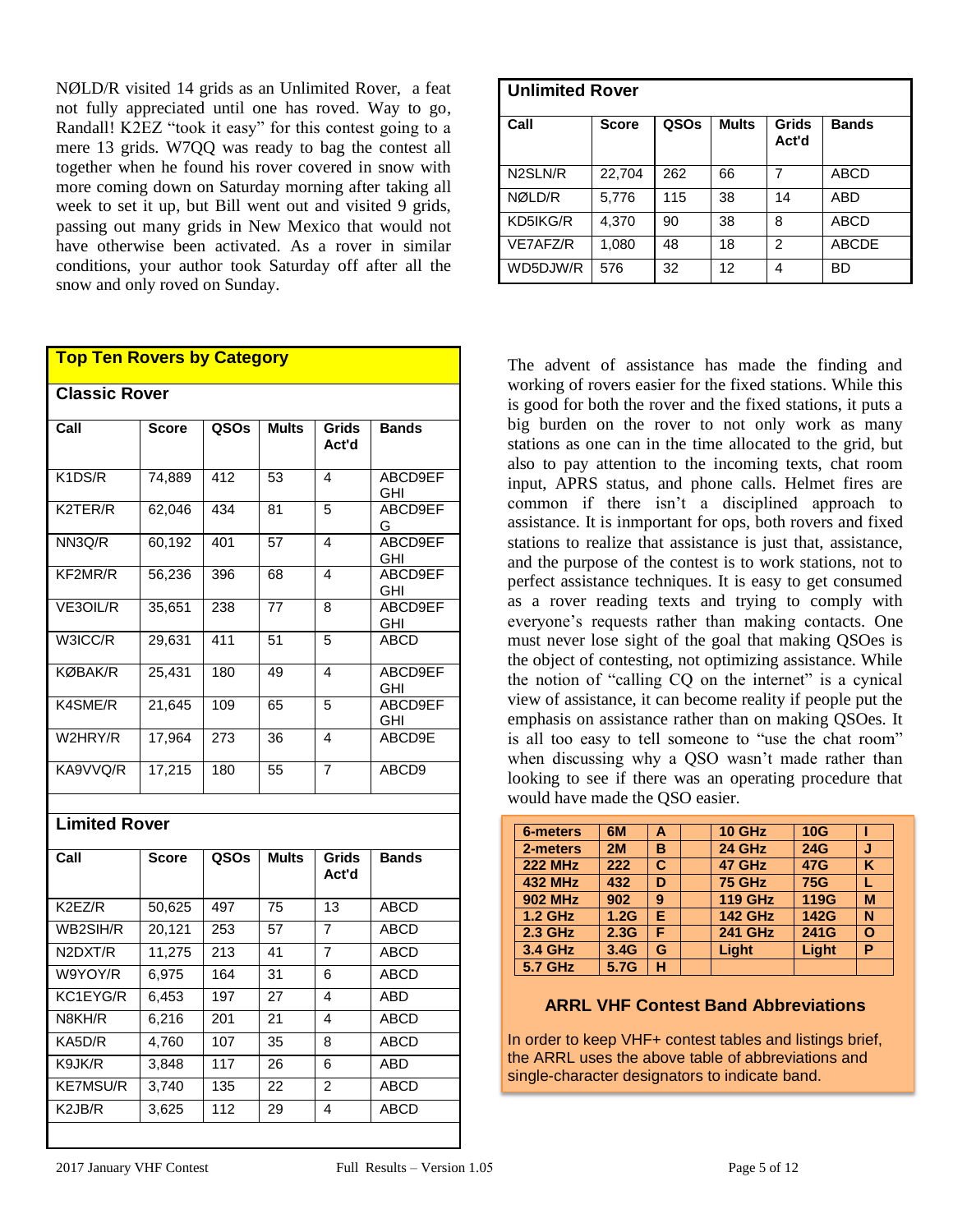Digital modes have taken the fixed stations by storm, but rovers have been reluctant to adopt them. Part of the reluctance to accept the digital modes by the rovers is the time they consume. Time is a precious commodity for a rover and QSOs that take a significant amount of time must be traded off against trying to move to other grids or digging for the weak ones. The advent of MSK144 has sped up the process of making QSOs, so it is becoming more attractive as a rover tool. An MSK144 QSO can be completed in 2 or 3 minutes, so the time spent with MSK144 is starting to be come comparable to that spent on a weak signal CW tropo QSO. So rovers will eventually adopt MSK144, but it will take a while to become widespread. Not only are there additional software and interface issues, there is also the question of how it will be implemented. It will be in the rover's interest to use MSK144 to get new grids and mults. That is also the goal of the fixed station. With the limited time available to a rover, these items are in conflict. We live in interesting times.

### **Multioperator**

The multioperator stations are one of the foundations of the contest, providing signals that are always on the air, usually on more than one band at a time. N3NGE dominated the Unlimited Multioperator Category this year. Last year's runnerup, K2LIM, moved over to the Limited Multioperator Category this year, winning that handily over N2NT, despite N2NT's increased score over last year. K5TR, the beneficiary of hours of good tropo last year in this category dropped in the standings; a testament as to the importance of propagation in the January contest. Perennial powerhouse K5QE dropped in this year's standings from second to fifth and proclaimed this year *"...the worst Jan contest that we have ever seen."*

| <b>Top Ten Multioperator Scores by Category</b> |         |  |                                |         |  |
|-------------------------------------------------|---------|--|--------------------------------|---------|--|
| <b>Limited Multioperator</b>                    |         |  | <b>Unlimited Multioperator</b> |         |  |
| K2LIM                                           | 147,576 |  | N3NGE                          | 430,066 |  |
| N <sub>2</sub> NT                               | 127,650 |  | VA3ELE                         | 57,886  |  |
| W <sub>3</sub> SO                               | 80,172  |  | WA3EHD                         | 39,928  |  |
| K5QE                                            | 61,766  |  | N8ZM                           | 19,359  |  |
| W <sub>1</sub> QK                               | 17,738  |  | K <sub>5</sub> TR              | 19,344  |  |
| WB4WXE                                          | 4,455   |  | KE <sub>1</sub> LI             | 16,698  |  |
| <b>KB7ME</b>                                    | 3,480   |  | N <sub>1</sub> JEZ             | 15,600  |  |
| WØVB                                            | 3,280   |  | W1XM                           | 15,288  |  |
| W3ARO                                           | 3,210   |  | W4NH                           | 11,842  |  |
| W2NPT                                           | 2,052   |  | NY2NY                          | 9,588   |  |

## **Single Operator**

Single operator entries are the bread and butter of the VHF contests, with more single operator entries than all the other classes combined. Part of the attraction is the many many categories from which one can choose to compete. The single operator high power category is where many of the heavy hitters in VHF contesting chose to participate and many of the little pistols count on QSOes with these stations to fill in multipliers from grids that are usually hard to work. The hardworking trio of K1TEO, K1RZ, and K3TUF repeated their first, second and third finish from last year, with K1TEO handily taking the category.

| <b>Top Ten Single Operator Scores by Category</b> |         |  |                               |         |
|---------------------------------------------------|---------|--|-------------------------------|---------|
| <b>High Power</b>                                 |         |  | <b>Low Power</b>              |         |
| K1TEO                                             | 327,124 |  | K2DRH                         | 123,606 |
| K <sub>1</sub> RZ                                 | 196,185 |  | <b>WA3NUF</b>                 | 89,675  |
| <b>K3TUF</b>                                      | 154,980 |  | N3RG                          | 87,714  |
| K3IPM                                             | 92,232  |  | AF <sub>1</sub> T             | 71,145  |
| W5ZN                                              | 81,954  |  | WA3GFZ                        | 41,496  |
| W3IP                                              | 68,139  |  | K <sub>1</sub> K <sub>G</sub> | 33,031  |
| K <sub>1</sub> GX                                 | 59,752  |  | WB2JAY                        | 31,815  |
| WA3DRC                                            | 57,600  |  | N4QWZ                         | 27,642  |
| WZ1V                                              | 54,910  |  | N3YMS                         | 26,523  |
| N3HBX                                             | 51,514  |  | N3JDR                         | 21,684  |

The single operator low power category is one where operator skill is as important as a well oiled station to success. This year, K2DRH overtook WA3NUF to take first place, swapping their places from last year. K2DRH is still in the process of integrating his SDR with his transverters and should be even more formidable competition when he has that all up and running smoothly.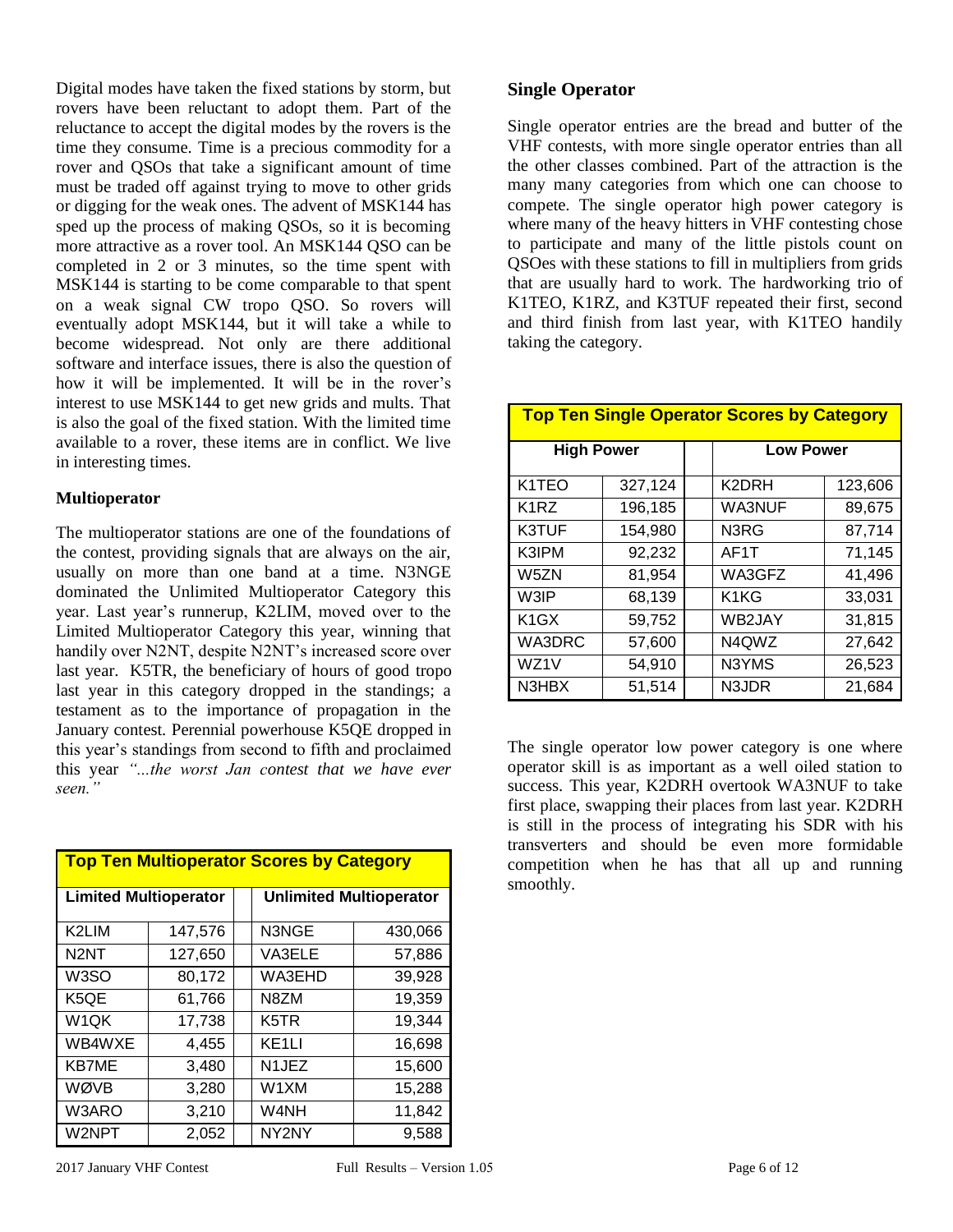| Top Ten Single Operator Scores by Category |                 |  |                    |        |  |
|--------------------------------------------|-----------------|--|--------------------|--------|--|
|                                            | <b>Portable</b> |  | <b>Three Band</b>  |        |  |
| VE3EG                                      | 1,386           |  | KO9A               | 19,602 |  |
| WB2AMU                                     | 1,296           |  | N3BBI              | 9,042  |  |
| WX3P                                       | 1,170           |  | N3ALN              | 5,191  |  |
| <b>WA7JTM</b>                              | 1,152           |  | WB2EOD             | 4,263  |  |
| W4DVE                                      | 1,110           |  | KC2THQ             | 4,095  |  |
| W9SZ                                       | 493             |  | KF <sub>2</sub> Y  | 3,990  |  |
| KØNR                                       | 168             |  | NE <sub>2U</sub>   | 3,969  |  |
| KQ2RP                                      | 108             |  | N <sub>2</sub> BEG | 3,570  |  |
| K7JFD                                      | 105             |  | N3MWQ              | 3,451  |  |
| NK <sub>1</sub> N                          | 85              |  | W3LL               | 3,400  |  |

The Single Operator Portable category in January is only for the hardiest of souls and the competition was tough this year with less than 300 points separating the top 4 places. VE3EG narrowly edged out last year's winner, WB2AMU. This category has received a boost in recent years from rise in activity of the Summits on the Air (SOTA) program, which increases interest in portable activation of summits. WA7JTM, famously known for his robust June Limited Multi efforts, took advantage of this synergy to put Scarlet Mountain in DM33 on the air and finish fourth in this category. There are a lot of SOTA chasers in AZ and Peter took advantage of their enthusiasm. Here's hoping that more SOTA ops take the hint and activate summits in the single operator portable category in the future.

The Single Operator Three Band category appeals to many ops as they can be competitive with the popular transceivers without having to arrange for 222MHz transverters and antennas. KO9A took the category this year, moving up from third last year to first this year. Other three band stations improving their standings include: WB2EOD, N3ALN, NE2U, and KC2THQ. Lets hope that these ops get the contesting bug and add other bands in the future.

| <b>FM Only</b>    |       |  |  |  |
|-------------------|-------|--|--|--|
| W2EV              | 6,292 |  |  |  |
| KM4KMU            | 6,231 |  |  |  |
| <b>W6KKO</b>      | 2,096 |  |  |  |
| N2HJD             | 2,086 |  |  |  |
| N2SCJ             | 1,944 |  |  |  |
| KO5OK (NL7CO, op) | 660   |  |  |  |
| N9VM (N1VM, op)   | 576   |  |  |  |
| KC9PCP            | 567   |  |  |  |
| AF5Q              | 470   |  |  |  |
| WB9WOZ            | 301   |  |  |  |

The FM category, introduced a few years ago to stimulate contest interest and activity among hams that are not traditionally active in VHF/UHF contests, had significant growth in activity with many more QSOes made this year than in past years. W2EV, the perennial winner of this category didn't disappoint and repeated this year, but only by a small margin of 61 points out of more than 6,000 over KM4KMU.



One doesn't often see this much VHF/UHF antenna firepower vertically polarized, but it was key in KM4KMU's second place finish in the single operator FM category. KM4KMU set a new for number of multipliers worked in this class. This is not a rover, KM4KMU operated in a single grid. (Photo by KM4KMU)

KM4KMU operates a rover style station in a single grid for an unusual FM category entry. FM QSOs can be particularly productive for rovers when they have worked out a grid, but often require a different approach than the typical contest QSO. K2EZ/R concentrated on working FM stations and reported *"As for results, I worked more stations on FM in the first hour than total FM contacts I have gotten in entire contests. Perhaps 50% of my Qs the first hour were stations on FM."* When the band gets slow, don't hesitate to go up to FM simplex and call CQ. Many organizations use the VHF Contest FM category as a training exercise for emergency operators which points out the versatility of contesting. As KM4KMU points out, FM contesting is a different animal: *"FM takes a very light touch. With very few contesters, you need to be prepared to chat a while and then talk people through the contest contact along with provide them their grid."*

### **Contest Weekend**

The lack of sporadic E propagation in the January contests is always discouraging. When it does occur we all celebrate. When it does not, we resort to the higher bands, which are often not too good in January either. In the middle 60s the VHF Sweepstakes, as it was known then, was held on the first or second week of January.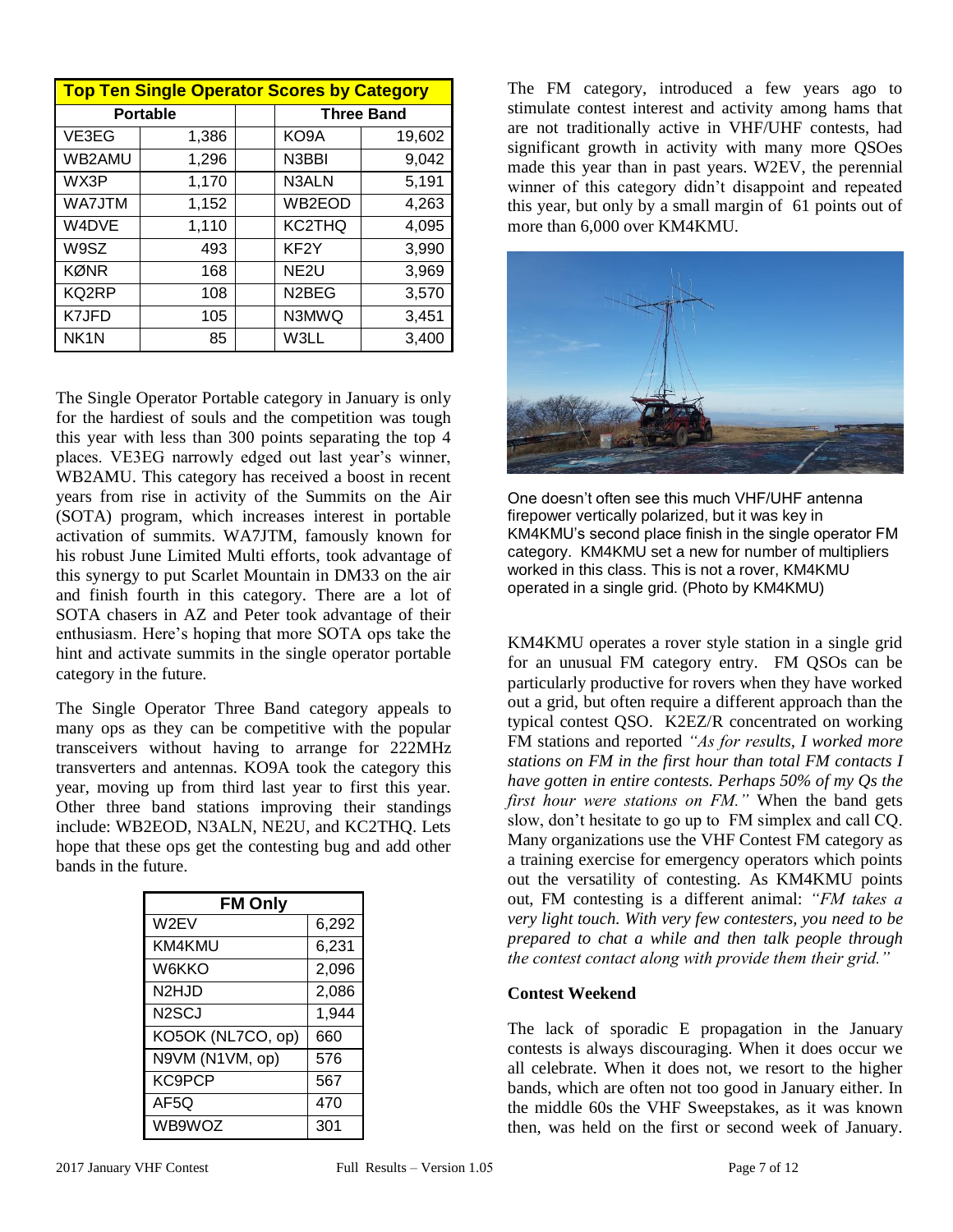This scheduling was in large part to place the contest closer to the sporadic E peak near the end of December. The contest moved later in the month in the 70s and further away from the sporadic E peak. The NFL playoffs further complicated the matter and attempts to avoid them by putting the contest on the weekend before the Super Bowl moved the contest further from the sporadic E season. Coupled with the stagnant activity in the January contest, this has discouraged many contest participants. Suggestions have been made to move the contest earlier in the month, which would help propagation and presumably increase participation. Complications to this are primarily schedule conflicts other contests, including the RTTY contest held on the first weekend, except when the first weekend includes News Years. A simple solution would be to swap the VHF contest and RTTY contest dates. Doing that is probably a major undertaking, but it makes sense. There are football games that weekend, but they probably have less impact than the games later in the month. In any case, the football playoffs only affect a few of the participants, but these are not uniformly distributed across the country.

#### **Assistance**

The implementation of assistance in the VHF contests was the result of years of discussion, often vigorous. While many felt that this would change the complexion of the contesting for the worse, I think that most competitors would say that it has helped. The impacts have been particularly significant to the rover categories and those using the digital modes. Assistance and the digital modes are synergistic and they have helped each other grow considerably. That is the case with the rover classes and assistance as well, no longer is the question of where to point the beam when and on what band the driver of whether or not a rover can be worked. Still the stations with these skills will excel even though the competition has assistance. There has been little juggling of the top positions in the various categories. Assistance makes the best operators better, the good operators great, all the while making the rest of us more competitive.

#### **Summary**

The January 2017 ARRL VHF Contest is in the books. Now is the time to begin prep for the June and September contests, as well as for next January. MSK144 has proved to be an effective tool, so you may want to incorporate that into your bag of tricks. It takes a lot of resources to run, so be sure that your computer is up to it. Also, look how best to incorporate the APRS page into your station to track rovers. If you are roving, look into incorporating FM into your contest plans if you have not already done so. FM is a growing part of VHF contesting and can be a productive way to add unpopulated grids and bands to your score.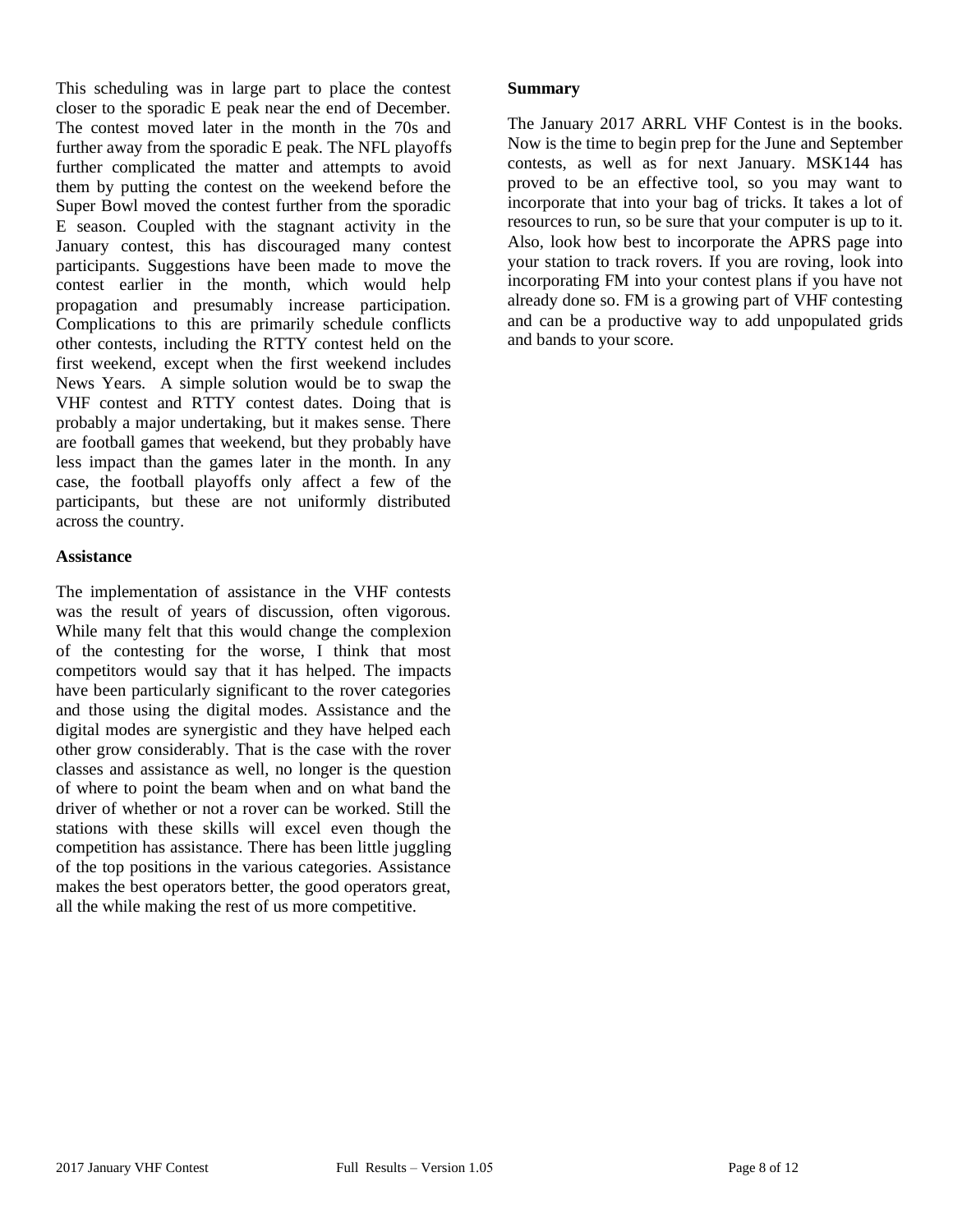| <b>Division Winners</b> |                 |                     |  |  |
|-------------------------|-----------------|---------------------|--|--|
|                         |                 |                     |  |  |
| <b>Classic Rover</b>    |                 |                     |  |  |
| Atlantic                | K1DS/R          | 74,889              |  |  |
| Central                 | KA9VVQ/R        | $\overline{17,215}$ |  |  |
| Dakota                  | KCØP/R          | 4,060               |  |  |
| Delta                   | AG4V/R          | 13,320              |  |  |
| Midwest                 | NØLL/R          | 56                  |  |  |
| Pacific                 | N6JET/R         | 5,829               |  |  |
| Rocky Mountain          | W7QQ/R          | 9,135               |  |  |
| Southeastern            | K4SME/R         | 21,645              |  |  |
| Southwestern            | WA8WZG/R        | 4,450               |  |  |
| Canada                  | VE3OIL/R        | 35,651              |  |  |
| <b>Limited Rover</b>    |                 |                     |  |  |
| Atlantic                | N8KH/R          | 6,216               |  |  |
| Central                 | W9YOY/R         | 6,975               |  |  |
| Dakota                  | <b>KEØFMX/R</b> | 552                 |  |  |
| Delta                   | W5VY/R          | 1,768               |  |  |
| Hudson                  | K2EZ/R          | 50,625              |  |  |
| New England             | KC1EYG/R        | 6,453               |  |  |
| Northwestern            | <b>KE7MSU/R</b> | 3,740               |  |  |
| Pacific                 | N9DK/R          | 2,552               |  |  |
| Roanoke                 | K2JB/R          | 3,625               |  |  |
| Southwestern            | K6LMN/R         | 714                 |  |  |
| <b>West Gulf</b>        | KA5D/R          | 4,760               |  |  |
| Canada                  | VE2NCG/R        | 189                 |  |  |
| <b>Unlimited Rover</b>  |                 |                     |  |  |
| Atlantic                | N2SLN/R         | 22,704              |  |  |
| Delta                   | WD5DJW/R        | 576                 |  |  |
| West Gulf               | NØLD/R          | 5,776               |  |  |
| Canada                  | VE7AFZ/R        | 1,080               |  |  |

| <b>Single Operator, High Power</b> |                    |                    |  |  |  |  |  |  |  |  |
|------------------------------------|--------------------|--------------------|--|--|--|--|--|--|--|--|
| Atlantic                           | K <sub>1</sub> RZ  | 196,185            |  |  |  |  |  |  |  |  |
| Central                            | WØUC               | 51,253             |  |  |  |  |  |  |  |  |
| Dakota                             | <b>WØGHZ</b>       | $\overline{3,774}$ |  |  |  |  |  |  |  |  |
| Delta                              | W5ZN               | 81,954             |  |  |  |  |  |  |  |  |
| <b>Great Lakes</b>                 | <b>K8TQK</b>       | 28,140             |  |  |  |  |  |  |  |  |
| Hudson                             | W2KV               | 25,830             |  |  |  |  |  |  |  |  |
| <b>Midwest</b>                     | <b>KFØM</b>        | 6,069              |  |  |  |  |  |  |  |  |
| New England                        | K1TEO              | 327,124            |  |  |  |  |  |  |  |  |
| Northwestern                       | <b>K7YDL</b>       | 4,998              |  |  |  |  |  |  |  |  |
| Pacific                            | WA6OSX             | 3,680              |  |  |  |  |  |  |  |  |
| Roanoke                            | W3IP               | 68,139             |  |  |  |  |  |  |  |  |
| Rocky Mountain                     | WB2FKO             | 7,245              |  |  |  |  |  |  |  |  |
| Southeastern                       | <b>KØVXM</b>       | 21,390             |  |  |  |  |  |  |  |  |
| Southwestern                       | KC6SEH             | 1,674              |  |  |  |  |  |  |  |  |
| <b>West Gulf</b>                   | W5LUA              | 9,064              |  |  |  |  |  |  |  |  |
| Canada                             | VE3ZV              | 38,016             |  |  |  |  |  |  |  |  |
| <b>DX</b>                          | XE2JS              | 25                 |  |  |  |  |  |  |  |  |
|                                    |                    |                    |  |  |  |  |  |  |  |  |
| <b>Single Operator, Low Power</b>  |                    |                    |  |  |  |  |  |  |  |  |
| Atlantic                           | WA3NUF             | 89,675             |  |  |  |  |  |  |  |  |
| Central                            | K2DRH              | 123,606            |  |  |  |  |  |  |  |  |
| Dakota                             | <b>WBØHHM</b>      | 2,727              |  |  |  |  |  |  |  |  |
| Delta                              | N4QWZ              | 27,642             |  |  |  |  |  |  |  |  |
| <b>Great Lakes</b>                 | K8CC               | 14,365             |  |  |  |  |  |  |  |  |
| Hudson                             | WB2JAY             | 31,815             |  |  |  |  |  |  |  |  |
| Midwest                            | KØCQ               | 285                |  |  |  |  |  |  |  |  |
| New England                        | AF1T               | 71,145             |  |  |  |  |  |  |  |  |
| Northwestern                       | <b>KEØCO</b>       | 2,831              |  |  |  |  |  |  |  |  |
| Pacific                            | K <sub>2</sub> GMY | 8,840              |  |  |  |  |  |  |  |  |
| Roanoke                            | K4FJW              | 1,940              |  |  |  |  |  |  |  |  |
| Rocky Mountain                     | NJ7A               | 1,377              |  |  |  |  |  |  |  |  |
| Southeastern                       | W4RAA              | 3,696              |  |  |  |  |  |  |  |  |
| Southwestern                       | N6TCZ              | 630                |  |  |  |  |  |  |  |  |
| <b>West Gulf</b>                   | K5TRA              | 3,096              |  |  |  |  |  |  |  |  |
| Canada                             | VE3DS              | 13,213             |  |  |  |  |  |  |  |  |
| <b>DX</b>                          | XE2HWB             | 90                 |  |  |  |  |  |  |  |  |
|                                    |                    |                    |  |  |  |  |  |  |  |  |
| <b>Single Operator, Portable</b>   |                    |                    |  |  |  |  |  |  |  |  |
| Atlantic                           | WX3P               | 1,170              |  |  |  |  |  |  |  |  |
| Central                            | W9SZ               | 493                |  |  |  |  |  |  |  |  |
| Hudson                             | WB2AMU             | 1,296              |  |  |  |  |  |  |  |  |
| Midwest                            | <b>NØJK</b>        | 35                 |  |  |  |  |  |  |  |  |
| Northwestern                       | W4DVE              | 1,110              |  |  |  |  |  |  |  |  |
| Roanoke                            | KB4IRR             | 4                  |  |  |  |  |  |  |  |  |
| Rocky Mountain                     | <b>KØNR</b>        | 168                |  |  |  |  |  |  |  |  |
| Southwestern                       | WA7JTM             | 1,152              |  |  |  |  |  |  |  |  |
| Canada                             | VE3EG              | 1,386              |  |  |  |  |  |  |  |  |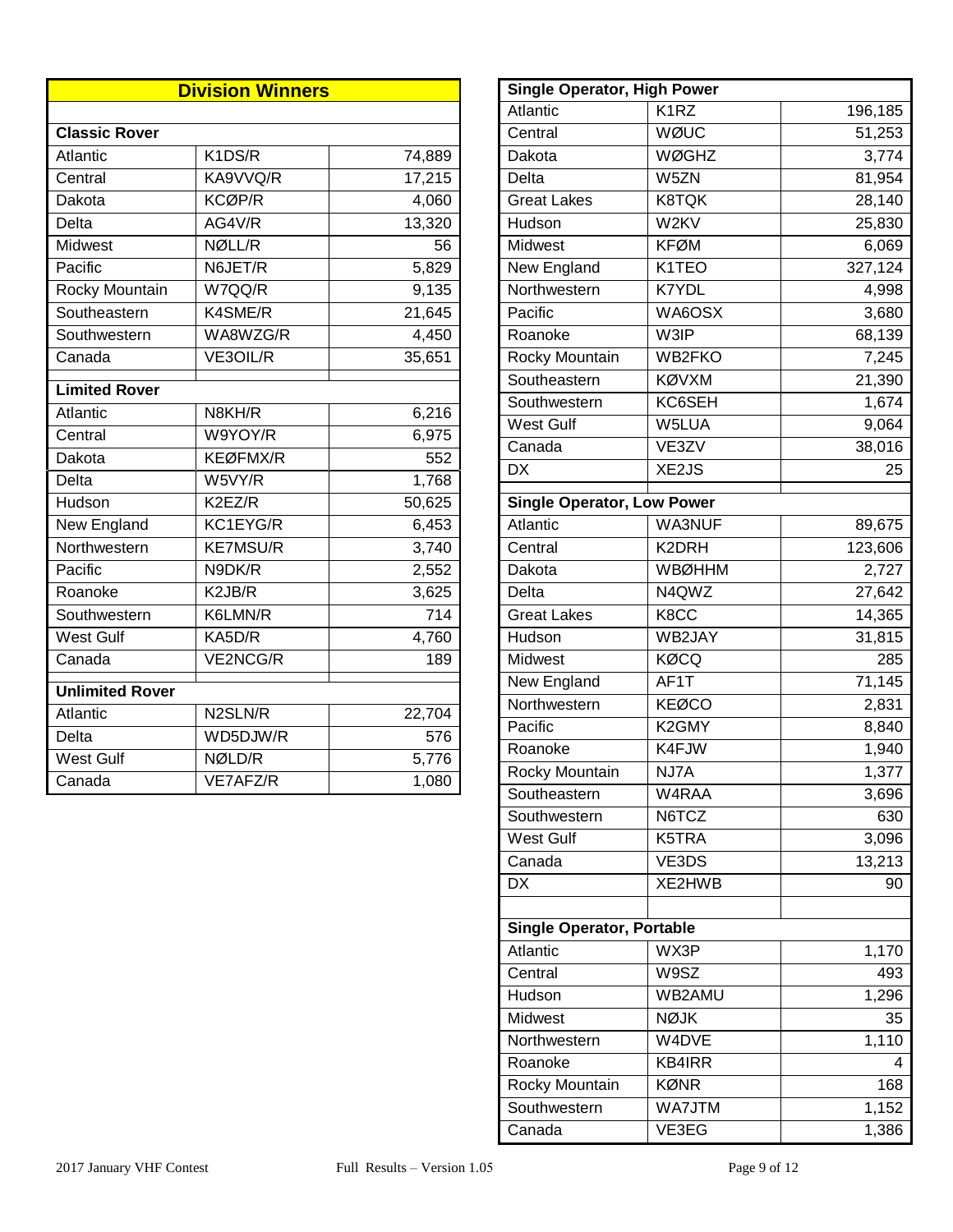| Single Operator, 3 Band         |                                |         |  |  |  |  |  |  |
|---------------------------------|--------------------------------|---------|--|--|--|--|--|--|
| Atlantic                        | N <sub>3</sub> BBI             | 9,042   |  |  |  |  |  |  |
| Central                         | KO9A                           | 19,602  |  |  |  |  |  |  |
| Dakota                          | <b>WØZF</b>                    | 162     |  |  |  |  |  |  |
| Great Lakes                     | KE8EWI                         | 435     |  |  |  |  |  |  |
| Hudson                          | KA2BPP                         | 1,342   |  |  |  |  |  |  |
| Midwest                         | <b>KØJQA</b>                   | 405     |  |  |  |  |  |  |
| New England                     | W1DYJ                          | 1,428   |  |  |  |  |  |  |
| Northwestern                    | <b>K7KAD</b>                   | 1,341   |  |  |  |  |  |  |
| Pacific                         | K6ERF                          | 1,463   |  |  |  |  |  |  |
| Roanoke                         | K5VIP                          | 1,764   |  |  |  |  |  |  |
| Rocky Mountain                  | K4UB                           | 1,152   |  |  |  |  |  |  |
| Southeastern                    | WA4GPM                         | 1,976   |  |  |  |  |  |  |
| Southwestern                    | N7IR                           | 708     |  |  |  |  |  |  |
| <b>West Gulf</b>                | K5TXM                          | 51      |  |  |  |  |  |  |
| Canada                          | VE3IQZ                         | 990     |  |  |  |  |  |  |
|                                 |                                |         |  |  |  |  |  |  |
| <b>Single Operator, FM Only</b> |                                |         |  |  |  |  |  |  |
| Atlantic                        | W2EV                           | 6,292   |  |  |  |  |  |  |
| Central                         | <b>KC9PCP</b>                  | 567     |  |  |  |  |  |  |
| Hudson                          | W2DPT                          | 130     |  |  |  |  |  |  |
| New England                     | <b>KB1YSK</b>                  | 210     |  |  |  |  |  |  |
| Northwestern                    | WA6PX                          | 70      |  |  |  |  |  |  |
| Pacific                         | W6KKO                          | 2,096   |  |  |  |  |  |  |
| Roanoke                         | KM4KMU                         | 6,231   |  |  |  |  |  |  |
| Rocky Mountain                  | KF5RCN                         | 33      |  |  |  |  |  |  |
| Southeastern                    | KE6GFI                         | 1       |  |  |  |  |  |  |
| Southwestern                    | NA6AA                          | 84      |  |  |  |  |  |  |
| West Gulf                       | KO5OK                          | 660     |  |  |  |  |  |  |
| Canada                          | VA <sub>2</sub> D <sub>G</sub> | 60      |  |  |  |  |  |  |
| <b>Limited Multioperator</b>    |                                |         |  |  |  |  |  |  |
| Atlantic                        | K2LIM                          | 147,576 |  |  |  |  |  |  |
| Central                         | W9RVG                          | 1,408   |  |  |  |  |  |  |
| Dakota                          | WØVB                           | 3,280   |  |  |  |  |  |  |
| Delta                           | NE <sub>5</sub> BO             | 800     |  |  |  |  |  |  |
| Hudson                          | N <sub>2</sub> NT              | 127,650 |  |  |  |  |  |  |
| New England                     | W1QK                           | 17,738  |  |  |  |  |  |  |
| Northwestern                    | KB7ME                          | 3,480   |  |  |  |  |  |  |
| Southeastern                    | WB4WXE                         | 4,455   |  |  |  |  |  |  |
| <b>West Gulf</b>                | K <sub>5</sub> QE              | 61,766  |  |  |  |  |  |  |
| Canada                          | CG6AO                          | 324     |  |  |  |  |  |  |
| <b>Unlimited Multioperator</b>  |                                |         |  |  |  |  |  |  |
| Atlantic                        | N3NGE                          | 430,066 |  |  |  |  |  |  |
| Central                         | N <sub>2</sub> BJ              | 2,900   |  |  |  |  |  |  |
| <b>Great Lakes</b>              | N8ZM                           | 19,359  |  |  |  |  |  |  |
| Hudson                          | NY2NY                          | 9,588   |  |  |  |  |  |  |
| New England                     | KE <sub>1</sub> LI             | 16,698  |  |  |  |  |  |  |

| Pacific      | WA6OIB | 7,452  |
|--------------|--------|--------|
| Southeastern | W4NH   | 11.842 |
| West Gulf    | K5TR   | 19.344 |
| Canada       | VA3ELE | 57,886 |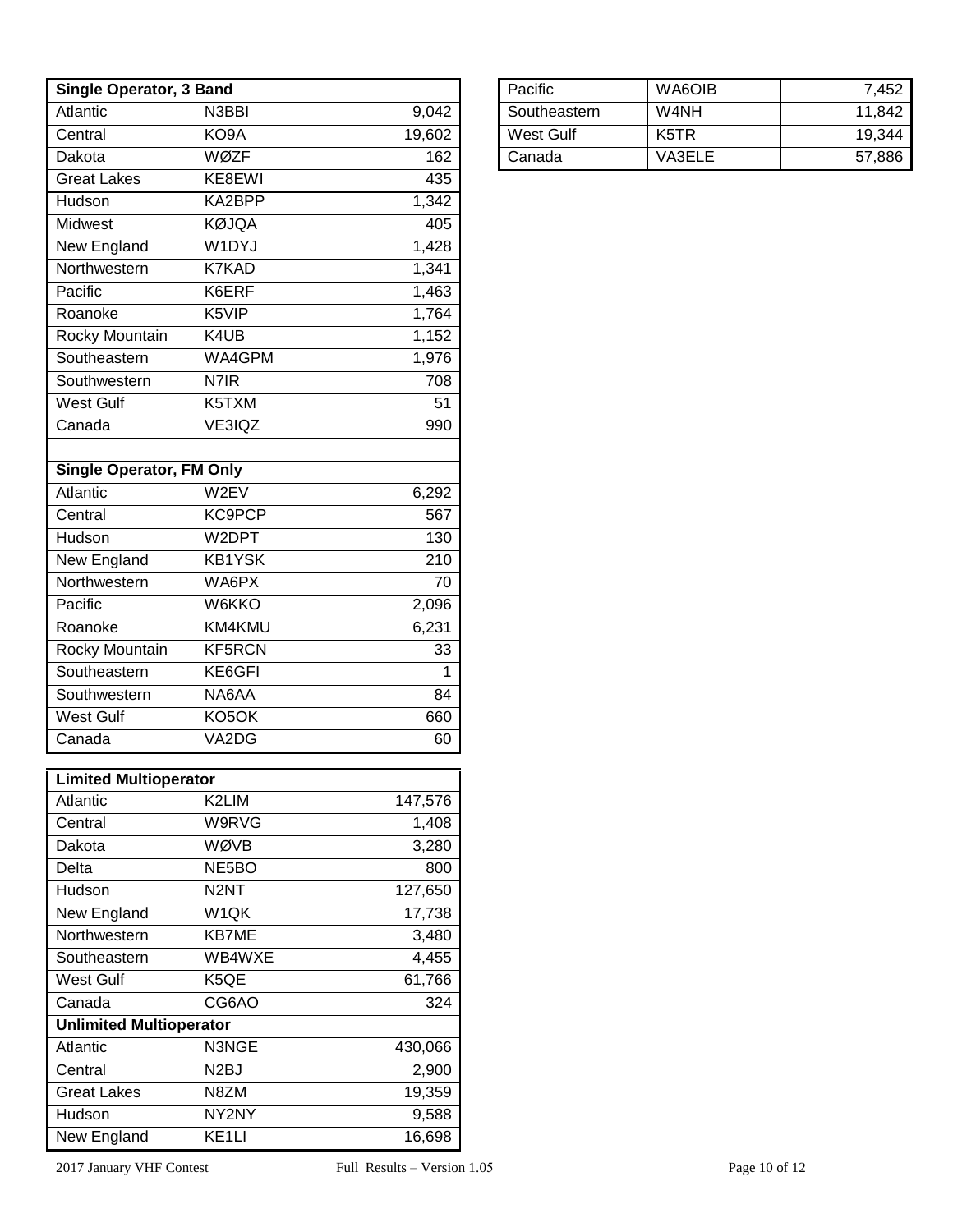| <b>Regional Leaders</b>                                                                                         |                                                                                                                                                                                                                                                                                                            |                                                                                                       |  |                                                                                                               |                                           |                                                                                                       |  |                                                                                                                                          |                                               |                                                                                                       |  |                                               |                                               |                                                                                                       |                                                                                         |                                                   |                                                                                                       |
|-----------------------------------------------------------------------------------------------------------------|------------------------------------------------------------------------------------------------------------------------------------------------------------------------------------------------------------------------------------------------------------------------------------------------------------|-------------------------------------------------------------------------------------------------------|--|---------------------------------------------------------------------------------------------------------------|-------------------------------------------|-------------------------------------------------------------------------------------------------------|--|------------------------------------------------------------------------------------------------------------------------------------------|-----------------------------------------------|-------------------------------------------------------------------------------------------------------|--|-----------------------------------------------|-----------------------------------------------|-------------------------------------------------------------------------------------------------------|-----------------------------------------------------------------------------------------|---------------------------------------------------|-------------------------------------------------------------------------------------------------------|
|                                                                                                                 | RL = Limited Rover RU = Unlimited Rover<br>$LM = Limited Multioperator R = Classic Rover$<br>SO3B = Single Operator, 3 Band<br>SOFM = Single Operator, FM Only<br>SOHP = Single Operator, High Power  SOLP = Single Operator, Low Power<br>UM = Unlimited Multioperator<br>SOP = Single Operator, Portable |                                                                                                       |  |                                                                                                               |                                           |                                                                                                       |  |                                                                                                                                          |                                               |                                                                                                       |  |                                               |                                               |                                                                                                       |                                                                                         |                                                   |                                                                                                       |
| <b>West Coast Region</b>                                                                                        |                                                                                                                                                                                                                                                                                                            |                                                                                                       |  |                                                                                                               | <b>Midwest Region</b>                     |                                                                                                       |  |                                                                                                                                          | <b>Central Region</b>                         |                                                                                                       |  |                                               | <b>Southeast Region</b>                       |                                                                                                       |                                                                                         | <b>Northeast Region</b>                           |                                                                                                       |
| Pacific. Northwestern, and<br>Southwestern ARRL Divisions;<br>Alberta; British Columbia, and<br>NT RAC Sections |                                                                                                                                                                                                                                                                                                            |                                                                                                       |  | Dakota, Midwest, Rocky Mountain<br>and West Gulf ARRL Divisions:<br>Manitoba and Saskatchewan RAC<br>Sections |                                           |                                                                                                       |  | Central and Great Lakes ARRL<br>Divisions; Greater Toronto Area,<br>Ontario East, Ontario North, and<br><b>Ontario South RAC Section</b> |                                               |                                                                                                       |  | Southeastern ARRL Divisions                   | Delta, Roanoke, and                           |                                                                                                       | New England, Hudson and Atlantic<br>ARRL Divisions; Maritime and<br>Quebec RAC Sections |                                                   |                                                                                                       |
| Call                                                                                                            | <b>Score</b>                                                                                                                                                                                                                                                                                               | Cat                                                                                                   |  | Call                                                                                                          | <b>Score</b>                              | Cat                                                                                                   |  | Call                                                                                                                                     | <b>Score</b>                                  | Cat                                                                                                   |  | Call                                          | <b>Score</b>                                  | Cat                                                                                                   | Call                                                                                    | <b>Score</b>                                      | Cat                                                                                                   |
| N6JET/R<br>WA8WZG/R<br>N6ZE/R                                                                                   | 5,829<br>4,450<br>860                                                                                                                                                                                                                                                                                      | ${\sf R}$<br>R<br>R                                                                                   |  | W7QQ/R<br>KCØP/R<br>NØHZO/R<br>KK6MC/R<br>K5WO/R                                                              | 9,135<br>4,060<br>2,912<br>2,568<br>1,088 | R<br>R<br>R<br>R<br>R                                                                                 |  | VE3OIL/R<br>KA9VVQ/R<br>W9FZ/R<br>KC9MUT/R                                                                                               | 35,651<br>17,215<br>17,105<br>54              | R<br>R<br>R<br>R                                                                                      |  | K4SME/R<br>AG4V/R<br>WA3RGQ/R                 | 21,645<br>13,320<br>5,481                     | R<br>R<br>$\mathsf{R}$                                                                                | K1DS/R<br>K2TER/R<br>NN3Q/R<br>KF2MR/R<br>W3ICC/R                                       | 74,889<br>62,046<br>60,192<br>56,236<br>29,631    | R<br>R<br>$\mathsf R$<br>${\sf R}$<br>${\sf R}$                                                       |
| <b>KE7MSU/R</b>                                                                                                 | 3,740                                                                                                                                                                                                                                                                                                      | <b>RL</b>                                                                                             |  | KA5D/R                                                                                                        | 4,760                                     | <b>RL</b>                                                                                             |  | W9YOY/R                                                                                                                                  | 6,975                                         | <b>RL</b>                                                                                             |  | K2JB/R                                        | 3,625                                         | <b>RL</b>                                                                                             | K2EZ/R                                                                                  | 50,625                                            | <b>RL</b>                                                                                             |
| N9DK/R<br>W6ESL/R<br>K6LMN/R<br>WB5CTS/R                                                                        | 2,552<br>1,088<br>714<br>676                                                                                                                                                                                                                                                                               | <b>RL</b><br>RL<br><b>RL</b><br><b>RL</b>                                                             |  | KEØFMX/<br>R<br>NØSPN/R                                                                                       | 552<br>234                                | <b>RL</b><br>RL                                                                                       |  | K9JK/R<br>N9GH/R                                                                                                                         | 3,848<br>3,016                                | <b>RL</b><br>RL                                                                                       |  | W5VY/R<br>AF5WN/R                             | 1,768<br>644                                  | <b>RL</b><br><b>RL</b>                                                                                | WB2SIH/R<br>N2DXT/R<br>KC1EYG/R<br>N8KH/R                                               | 20,121<br>11,275<br>6,453<br>6,216                | <b>RL</b><br><b>RL</b><br><b>RL</b><br><b>RL</b>                                                      |
| VE7AFZ/R                                                                                                        | 1,080                                                                                                                                                                                                                                                                                                      | <b>RU</b>                                                                                             |  | NØLD/R<br>KD5IKG/R                                                                                            | 5,776<br>4,370                            | <b>RU</b><br><b>RU</b>                                                                                |  |                                                                                                                                          |                                               |                                                                                                       |  | WD5DJW/R                                      | 576                                           | <b>RU</b>                                                                                             | N2SLN/R                                                                                 | 22,704                                            | <b>RU</b>                                                                                             |
| K7YDL<br>KD7UO<br><b>KE7SW</b><br>N7EPD<br>WA6OSX                                                               | 4,998<br>4,968<br>4,368<br>4,180<br>3,680                                                                                                                                                                                                                                                                  | SOHP<br>SOHP<br>SOHP<br>SOHP<br>SOHP                                                                  |  | W5LUA<br>K5LLL<br>WB2FKO<br>K5AND<br>KC5WX                                                                    | 9,064<br>8,901<br>7,245<br>7,098<br>6,256 | SOHP<br>SOHP<br>SOHP<br>SOHP<br>SOHP                                                                  |  | WØUC<br>VE3ZV<br>K8TQK<br>K8ZR<br>K9EA                                                                                                   | 51,253<br>38,016<br>28,140<br>13,561<br>9,984 | SOHP<br>SOHP<br>SOHP<br>SOHP<br>SOHP                                                                  |  | W5ZN<br>W3IP<br><b>KØVXM</b><br>W4ZRZ<br>NG4C | 81,954<br>68,139<br>21,390<br>14,755<br>6,336 | SOHP<br>SOHP<br>SOHP<br>SOHP<br>SOHP                                                                  | K1TEO<br>K <sub>1</sub> RZ<br>K3TUF<br>K3IPM<br>K <sub>1</sub> GX                       | 327.124<br>196,185<br>154,980<br>92,232<br>59,752 | SOHP<br>SOHP<br>SOHP<br>SOHP<br>SOHP                                                                  |
| K2GMY<br>KC6ZWT<br>K6MI                                                                                         | 8,840<br>7,067<br>5,088                                                                                                                                                                                                                                                                                    | <b>SOLP</b><br>SOLP<br>SOLP                                                                           |  | K5TRA<br><b>WBØHHM</b><br>WB5ZDP                                                                              | 3,096<br>2,727<br>1,680                   | SOLP<br>SOLP<br><b>SOLP</b>                                                                           |  | K2DRH<br>K8CC<br>VE3DS                                                                                                                   | 123,606<br>14,365<br>13,213                   | SOLP<br>SOLP<br>SOLP                                                                                  |  | N4QWZ<br>W4RAA<br>K4FJW<br>N4BRF<br>(WA2VNV,  | 27,642<br>3,696<br>1,940<br>1,872             | SOLP<br>SOLP<br>SOLP<br>SOLP                                                                          | <b>WA3NUF</b><br>N3RG<br>AF1T                                                           | 89,675<br>87,714<br>71,145                        | SOLP<br>SOLP<br>SOLP                                                                                  |
| <b>KEØCO</b><br>K7ATN                                                                                           | 2,831<br>2,076                                                                                                                                                                                                                                                                                             | SOLP<br>SOLP                                                                                          |  | AA5AM<br>NJ7A                                                                                                 | 1,617<br>1,377                            | <b>SOLP</b><br>SOLP                                                                                   |  | N9LB<br>VA3ZV                                                                                                                            | 11,395<br>11,286                              | SOLP<br>SOLP                                                                                          |  | op)<br>KD4NOQ                                 | 1,008                                         | SOLP                                                                                                  | WA3GFZ<br>K1KG                                                                          | 41,496<br>33,031                                  | SOLP<br>SOLP                                                                                          |
| WA7JTM<br>W4DVE<br>K7JFD<br>N6BSC                                                                               | 1,152<br>1,110<br>105<br>70                                                                                                                                                                                                                                                                                | SOP<br>SOP<br>SOP<br>SOP                                                                              |  | <b>KØNR</b><br><b>NØJK</b>                                                                                    | 168<br>35                                 | SOP<br>SOP                                                                                            |  | VE3EG<br>W9SZ<br>N <sub>2</sub> X <sub>D</sub> O<br>KB2PBR                                                                               | 1,386<br>493<br>6<br>6                        | SOP<br>SOP<br>SOP<br>SOP                                                                              |  | KB4IRR                                        | $\overline{4}$                                | SOP                                                                                                   | WB2AMU<br>WX3P<br>KQ2RP<br>NK <sub>1</sub> N<br>N2TEB                                   | 1,296<br>1,170<br>108<br>85<br>48                 | SOP<br>SOP<br>SOP<br>SOP<br>SOP                                                                       |
| K6ERF<br>K7KAD<br>N4DLA<br>W5MMW<br>N7IR                                                                        | 1,463<br>1,341<br>840<br>737<br>708                                                                                                                                                                                                                                                                        | SO <sub>3</sub> B<br>SO <sub>3</sub> B<br>SO <sub>3</sub> B<br>SO <sub>3</sub> B<br>SO <sub>3</sub> B |  | K4UB<br>KC7QY<br><b>KØJQA</b><br>WØZF<br><b>KØTAR</b>                                                         | 1,152<br>468<br>405<br>162<br>114         | SO <sub>3</sub> B<br>SO <sub>3</sub> B<br>SO <sub>3</sub> B<br>SO <sub>3</sub> B<br>SO <sub>3</sub> B |  | KO9A<br>KA9VDU<br>WB9TFH<br>VE3IQZ<br>KE8EWI                                                                                             | 19,602<br>2,580<br>1,820<br>990<br>435        | SO <sub>3</sub> B<br>SO <sub>3</sub> B<br>SO <sub>3</sub> B<br>SO <sub>3</sub> B<br>SO <sub>3</sub> B |  | WA4GPM<br>K5VIP<br>K4SO<br>KK4MA<br>N4PD      | 1,976<br>1,764<br>1,633<br>800<br>780         | SO <sub>3</sub> B<br>SO <sub>3</sub> B<br>SO <sub>3</sub> B<br>SO <sub>3</sub> B<br>SO <sub>3</sub> B | N3BBI<br>N3ALN<br>WB2EOD<br>KC2THQ<br>KF <sub>2</sub> Y                                 | 9,042<br>5,191<br>4,263<br>4,095<br>3,990         | SO <sub>3</sub> B<br>SO <sub>3</sub> B<br>SO <sub>3</sub> B<br>SO <sub>3</sub> B<br>SO <sub>3</sub> B |
| 2017 January VHF Contest                                                                                        |                                                                                                                                                                                                                                                                                                            |                                                                                                       |  |                                                                                                               | Full Results - Version 1.05               |                                                                                                       |  |                                                                                                                                          |                                               |                                                                                                       |  | Page 11 of 12                                 |                                               |                                                                                                       |                                                                                         |                                                   |                                                                                                       |